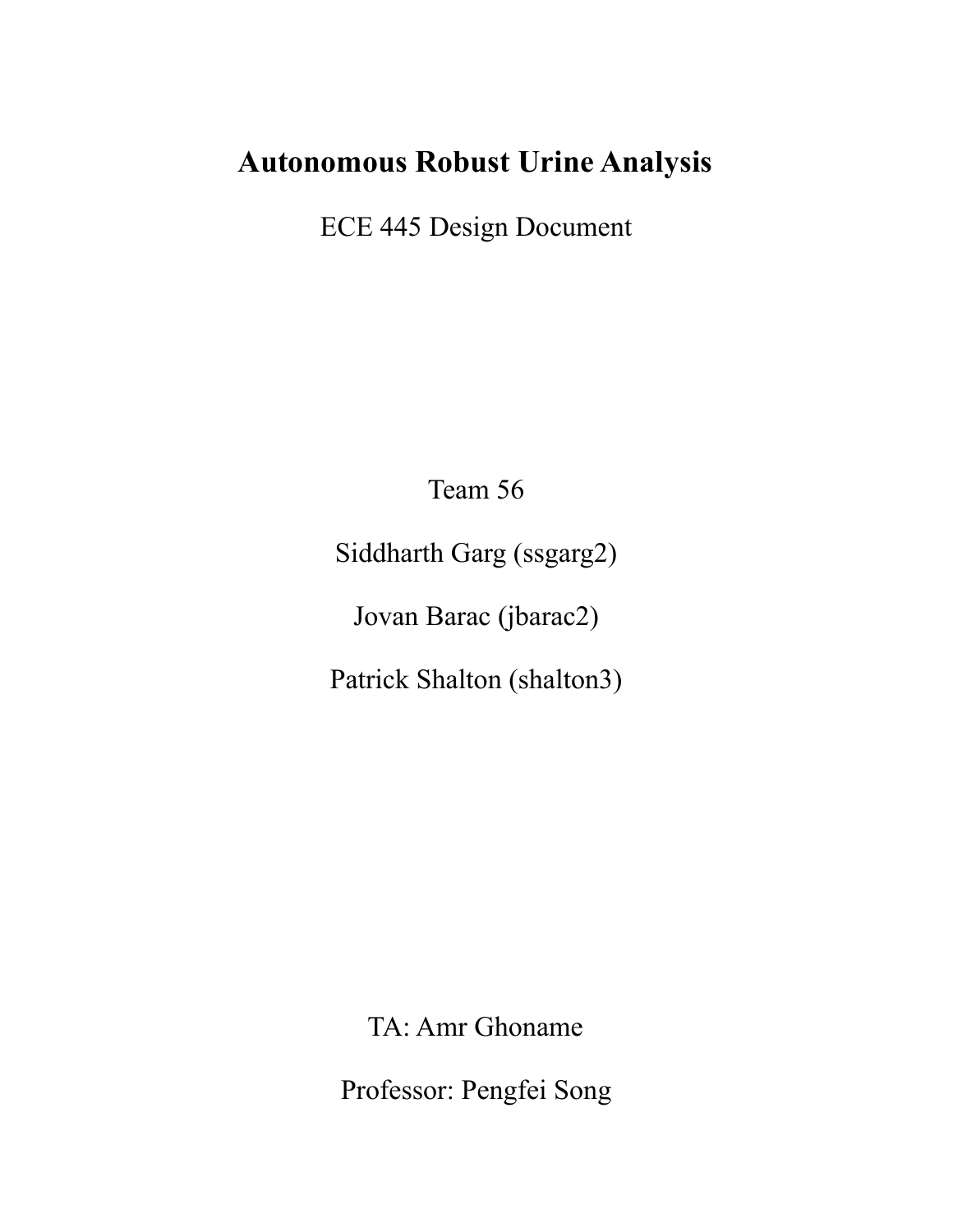# **Table of Contents**

| 2. Design. |  |
|------------|--|
|            |  |
|            |  |
|            |  |
|            |  |
|            |  |
|            |  |
|            |  |
|            |  |
|            |  |
|            |  |
|            |  |
|            |  |
|            |  |
|            |  |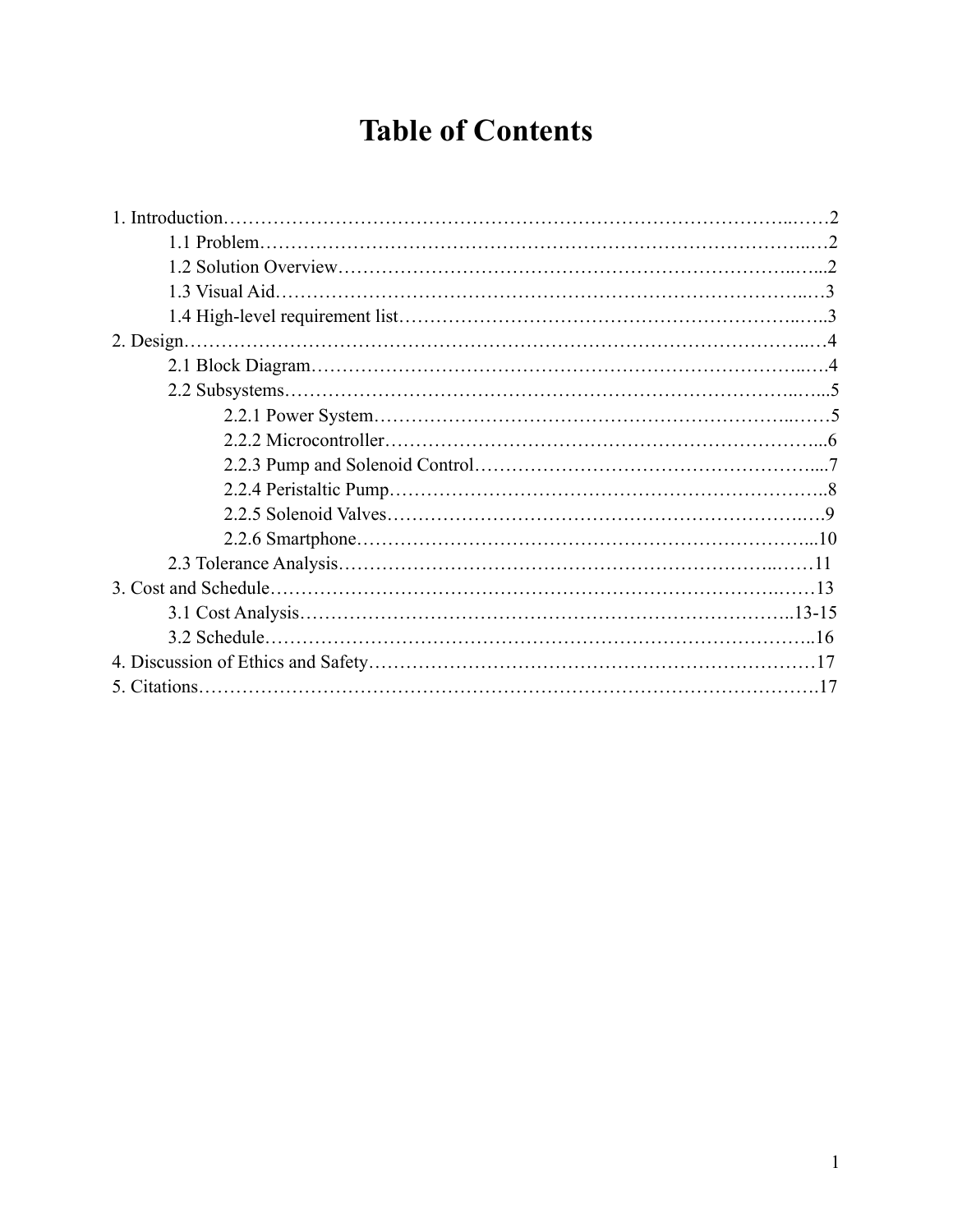# **1. Introduction**

### 1.1 Problem

Urine testing is an important tool for healthcare professionals, as it can be used to show indications of diabetes, kidney disease, liver problems, or a UTI. However, conducting these tests can be quite time consuming, messy, and often not thorough. Urine dipsticks are the most easy to use, but only provide qualitative information from the sample. 24h urine collection, as you would expect, is tedious and invites opportunities for errors to occur. Urinalysis provides more robust quantitative measures than a dipstick can provide, via microscopical examination, but the need for lab facilities and technicians to process makes it not as time efficient as it could be.

Furthermore, doctors spend time preparing sample slides often hours after the samples have been collected. Patients are completely responsible for sample collection which can be messy and uncomfortable for many people. Markers in urine that indicate different types of kidney diseases are only visible with a microscopic exam, yet this is the least common test performed since visual and dipstick tests are quicker and easier to perform. This simplifies the process of urinalysis. Doctors will be sure that urine was imaged while fresh, and will no longer have to handle urine directly when analyzing. Patients will no longer have to collect a urine sample.

## 1.2 Solution

The proposed solution is to implement an automated system to conduct urinalysis in order to maintain its high fidelity of information while hastening the time to process samples and eliminate need for external labs. The ultimate project would be an all inclusive system with urine collection, image capture, and wireless image transfer, but for the scope of this class, our primary focus will be on the driving of samples in and out of an imaging window and the actual image capture/exportation.

First is a pump that will drive 1-2mL urine samples to our imaging window. That window will have a transparent cavity, with tubes on opposite ends for entry and exit of liquids. This is where the sample will arrive then to be imaged by either a microscope with the imaging attachment or a smartphone device with an external lens peripheral. These images will then be sent to a network drive for image storage so that they can be accessed by a doctor anywhere.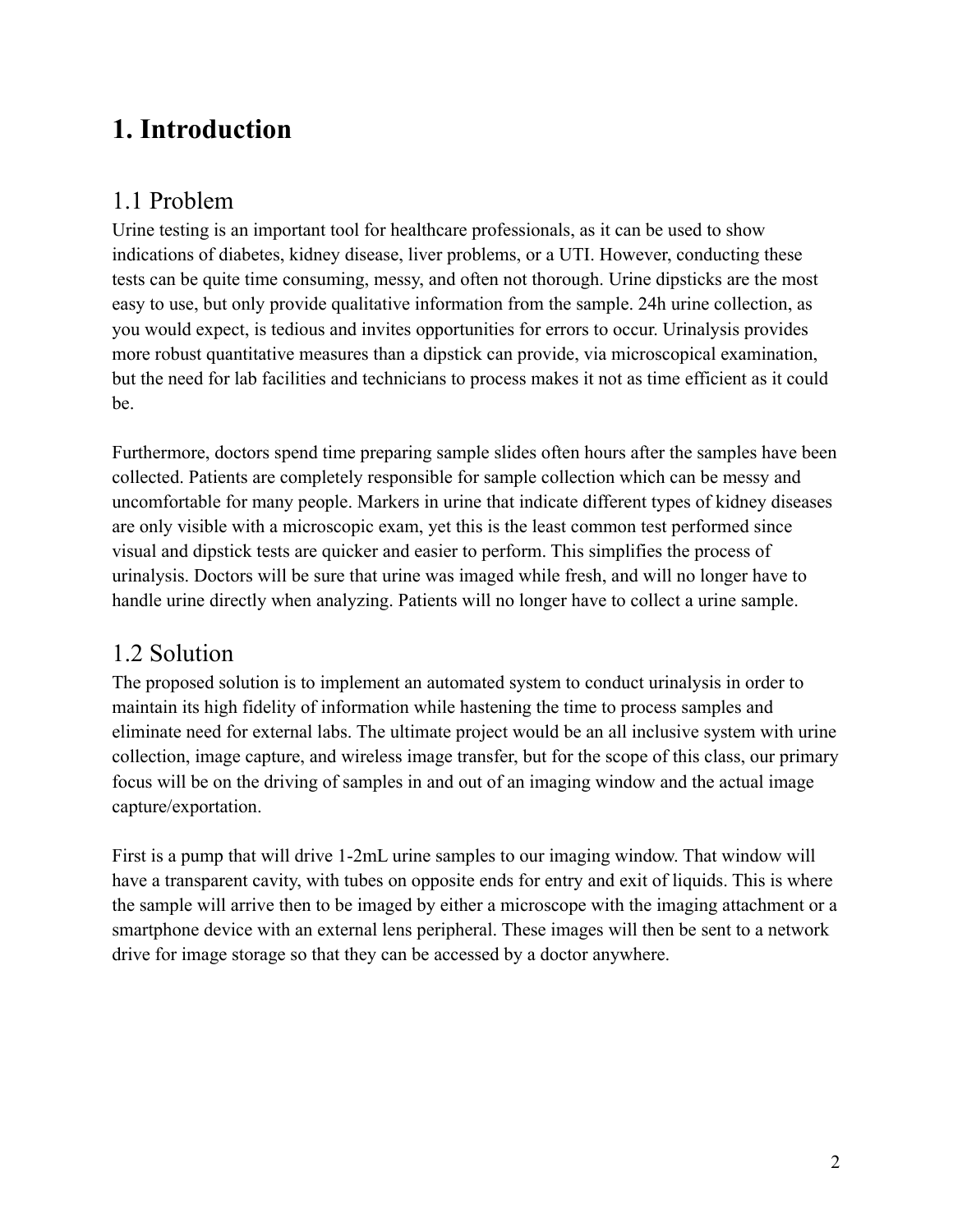

Figure 1: Visual aid for system

## 1.4 High Level Requirements

- 1. The filling of both cleaning solution and urine should be the only parts of the system not operated autonomously via the control board.
- 2. Image acquisition that meets appropriate scale and resolution requirements for a doctor to conduct urinalysis on the sample. (able to view cells of 10 to 50 μm)
- 3. All aspects should be leak-free, especially near any tubing connections, or near pumps/cameras.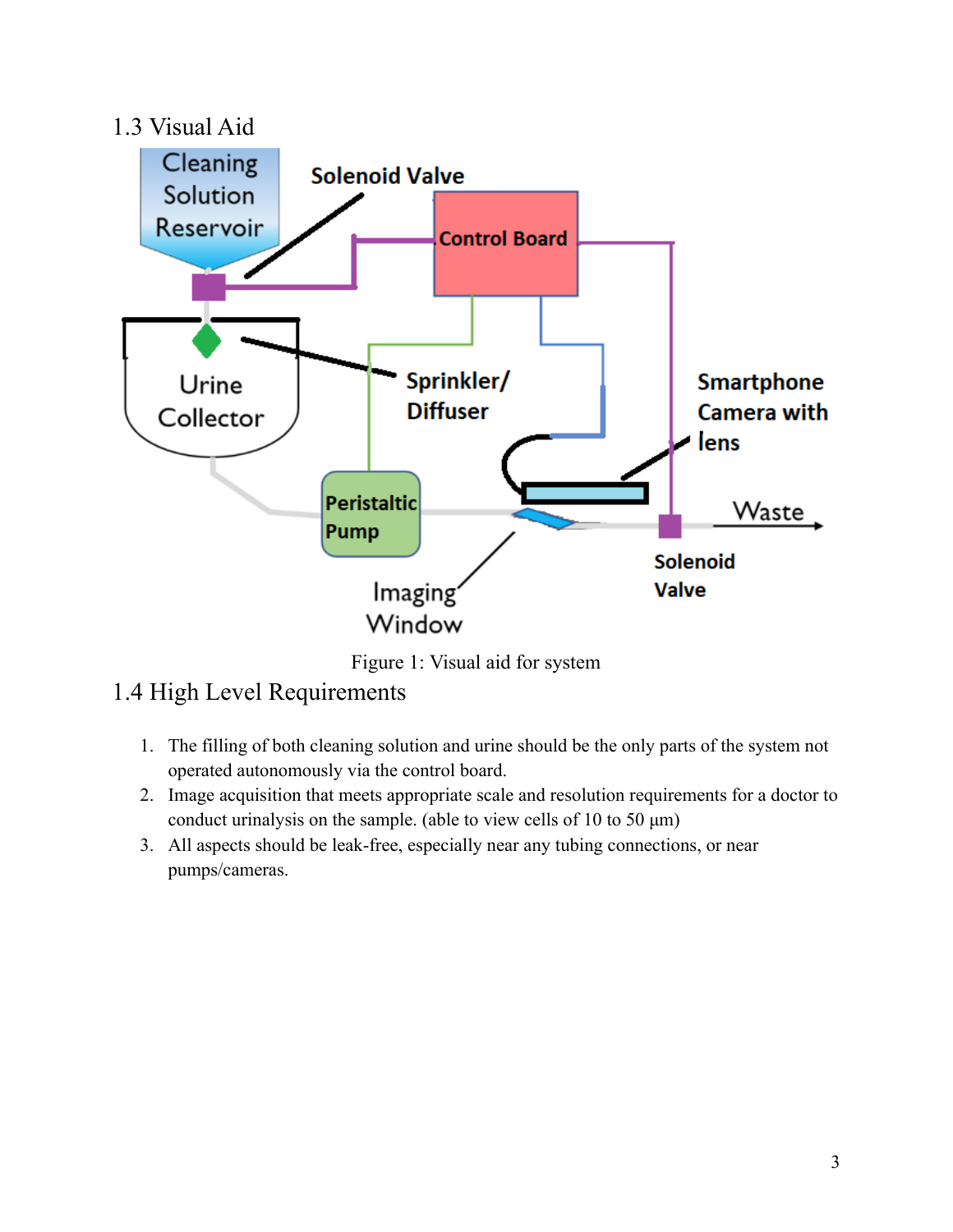# **2. Design**

2.1 Block Diagram



Figure 2: Block diagram of system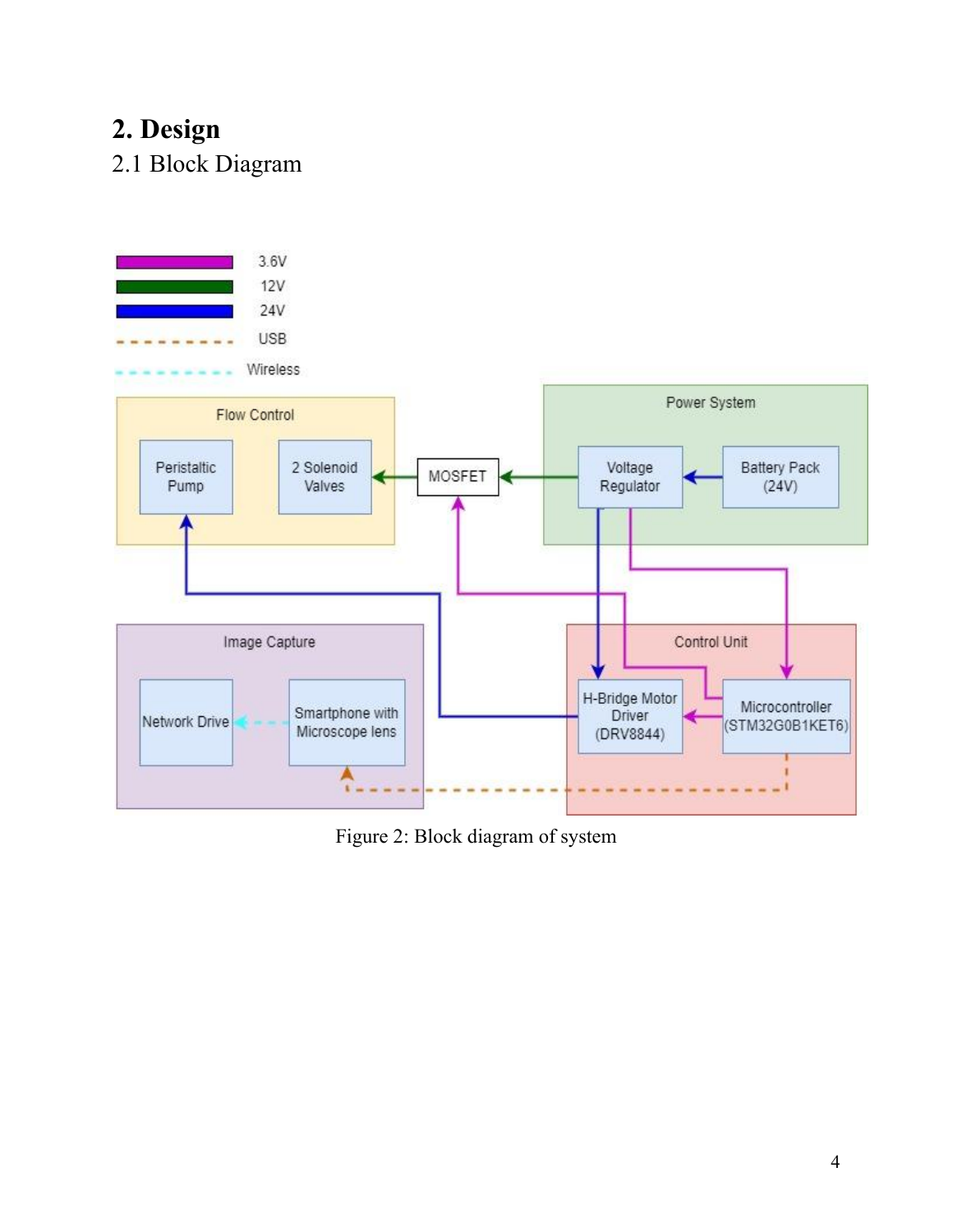### 2.2 Subsystems

The prototype should take 5 images per sample in order to ensure the entire sample is imaged. To do this, the urine is transported incrementally using the peristaltic pump so new samples are constantly imaged. The microscope camera should be able to image cells from 10 to 50 μm diameter clearly. The system should start flowing when 100 mL of fluid is detected and stop imaging when images from 5 distinct samples have been collected, followed by flushing out the rest of the sample and then a cleaning cycle. Material selection was important in this system design since all materials will need to be urine safe.

#### **2.2.1 Power system**

We will use a 24V rechargeable Nickel-metal hydride or Nickel Cadmium battery pack to power the system as the peristaltic motor needs 24V for ideal functionality. The solenoid valves need 12V to open fully and the microcontroller needs 2V - 3.6V to turn on and function. To achieve these voltages, we would use two voltage regulators, 12V and 3.6V each to step-down the voltages for these components.



Figure 3: Voltage Regulation schematic

| Requirement                                                                             | Verification                                                                                                                     |
|-----------------------------------------------------------------------------------------|----------------------------------------------------------------------------------------------------------------------------------|
| The regulators must maintain an output<br>voltage of $12V \pm 8\%$ and $3.6V \pm 1\%$ . | With the battery providing an input voltage,<br>the voltage probes from an oscilloscope will<br>be used to measure the voltages. |
| The regulators must not exceed $125^{\circ}$ C                                          | When the regulators are operating, their<br>temperature will be checked with an IR<br>thermometer to ensure it is within bounds. |

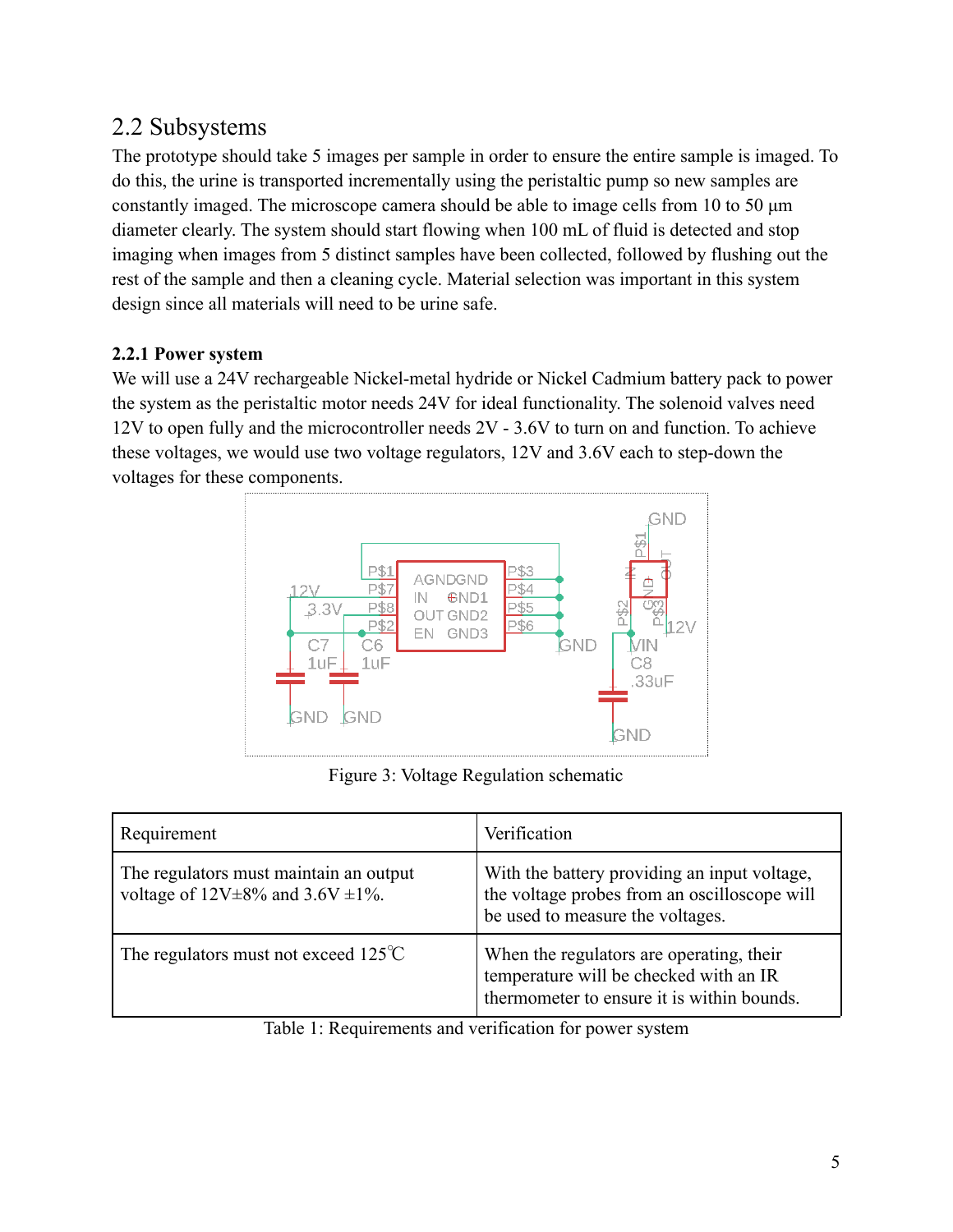#### **2.2.2 Microcontroller**

The microcontroller is responsible for maintaining the running cycle of the program and operating the pump, valves and smartphone for imaging. Furthermore, as the system is battery operated, it should consume as little power as possible when not active. We picked this microcontroller due to the presence of a USB interface for the smartphone along with the low-power sleep mode.



Figure 4: Microcontroller schematic

| Requirements                                  | Verification                                    |
|-----------------------------------------------|-------------------------------------------------|
| The microcontroller should be able to operate | The microcontroller is fully functional if all  |
| all the peripherals and communicate with the  | the other systems pass verifications except the |
| smartphone                                    | power subsystem.                                |

Table 2: Requirements and verification for Microcontroller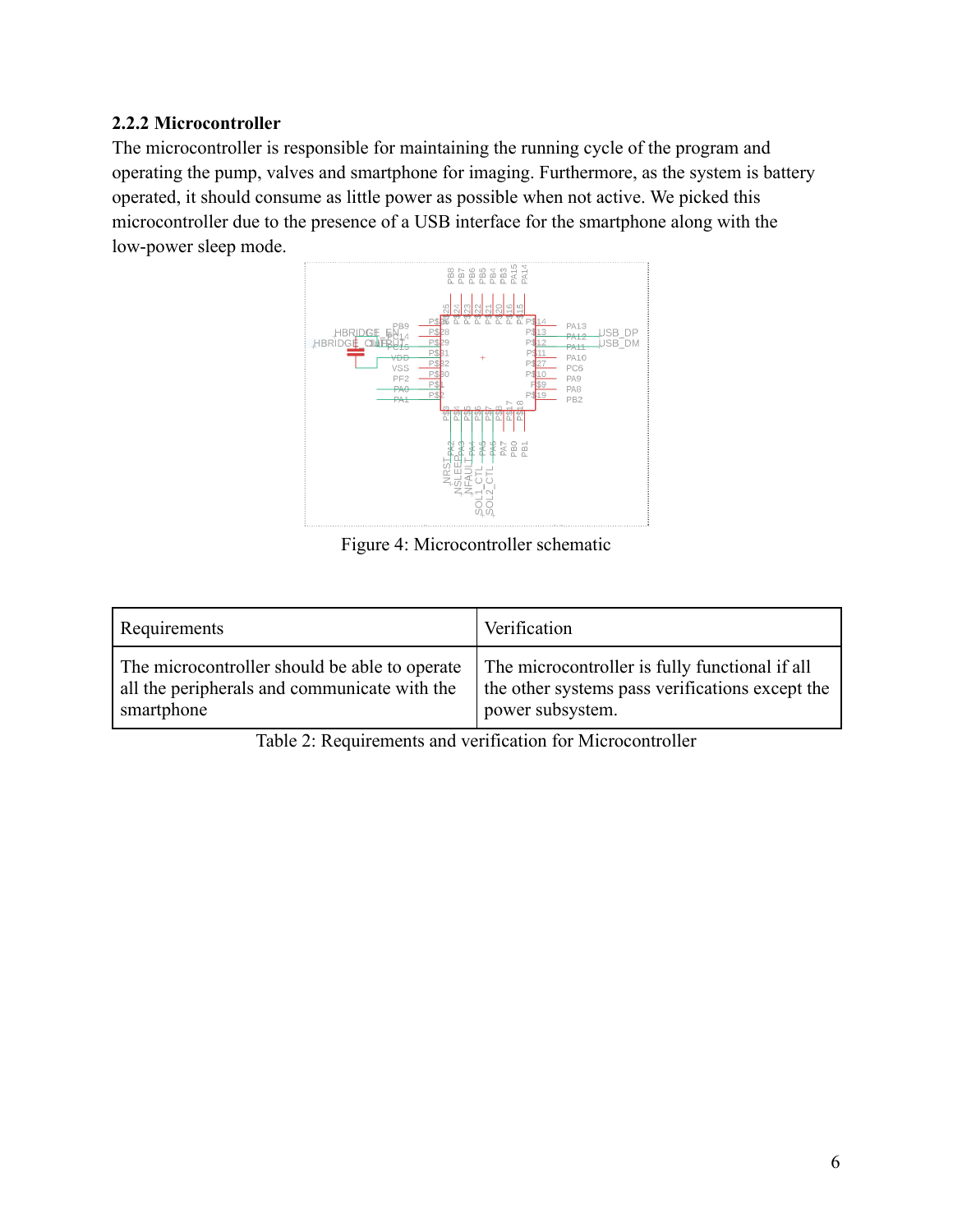#### **2.2.3 Pump and Solenoid Control**

The peristaltic pump will be controlled using an H-bridge motor driver (DRV8844) and solenoid valves will be turned on and off using a MOSFET with control logic coming from the MCU. Diodes will be connected across the solenoids as they are inductors and will still conduct a large current after they have been turned off and potentially damage the MOSFETs.



Figure 5: Pump and Solenoid Control schematic

| Requirements                                                                                                             | Verification                                                                                                                                               |
|--------------------------------------------------------------------------------------------------------------------------|------------------------------------------------------------------------------------------------------------------------------------------------------------|
| The H-bridge turns the pump on and off at<br>precise timings to ensure the correct amount<br>of fluid has flowed through | The time between turning off the signal to the<br>H-bridge and the pump turning off will be<br>measured and adjusted for in the<br>programming if required |

Table 3: Requirements and verification for pump and solenoid control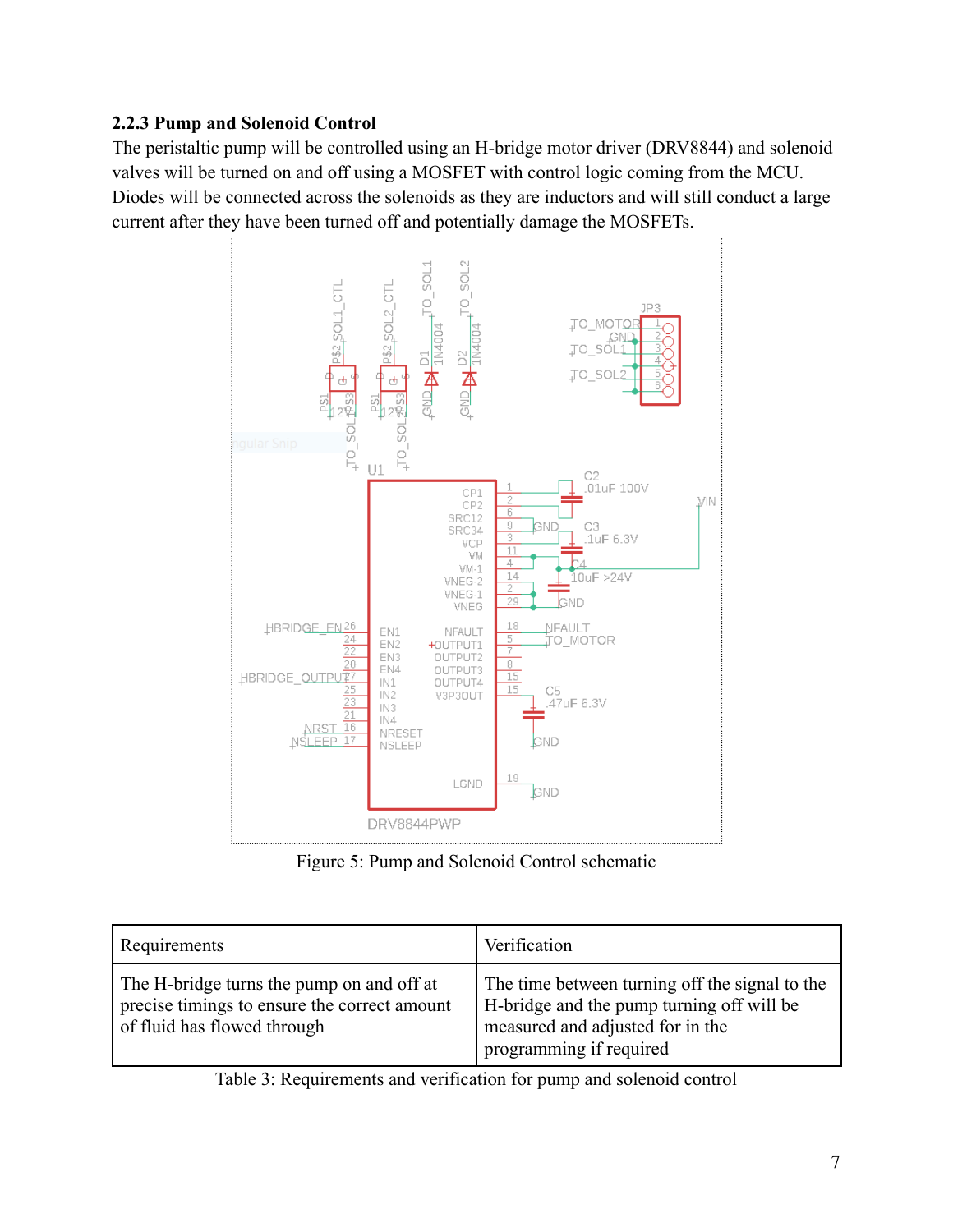#### **2.2.4 Peristaltic Pump**

Peristaltic pumps provide very precise control of flow rates while not interacting with the liquid directly. This aspect is important, as we do not want to contaminate the samples at any point before imaging. This pump essentially uses rollers to pinch the tubing, creating "pockets" of liquid to exit the pump. This also will help prevent the introduction of bubbles within our sample, which could affect imaging quality greatly.



Figure 6: Fixed-Flow-Rate Metering Pump for Chemicals

| Requirements                                                                                                                                | Verification                                                                                                                                                                                                                                                               |
|---------------------------------------------------------------------------------------------------------------------------------------------|----------------------------------------------------------------------------------------------------------------------------------------------------------------------------------------------------------------------------------------------------------------------------|
| The pump should be able to send samples in<br>increments of 1-2 mL to the imaging window.                                                   | Run the pump for the amount of time<br>specified to transfer 2mL of liquid. Measure<br>the amount of time that the fluid takes after<br>the pump stops to become stable. Using a<br>precision pipette, extract the fluid to obtain a<br>volumetric analysis of the sample. |
| The pump should completely seal off the tube<br>during the imaging process so that the sample<br>is not in motion under the imaging window. | The fluid in the tubes should come to a<br>standstill soon after the pump is stopped.                                                                                                                                                                                      |

Table 4: Requirements and verification for peristaltic pump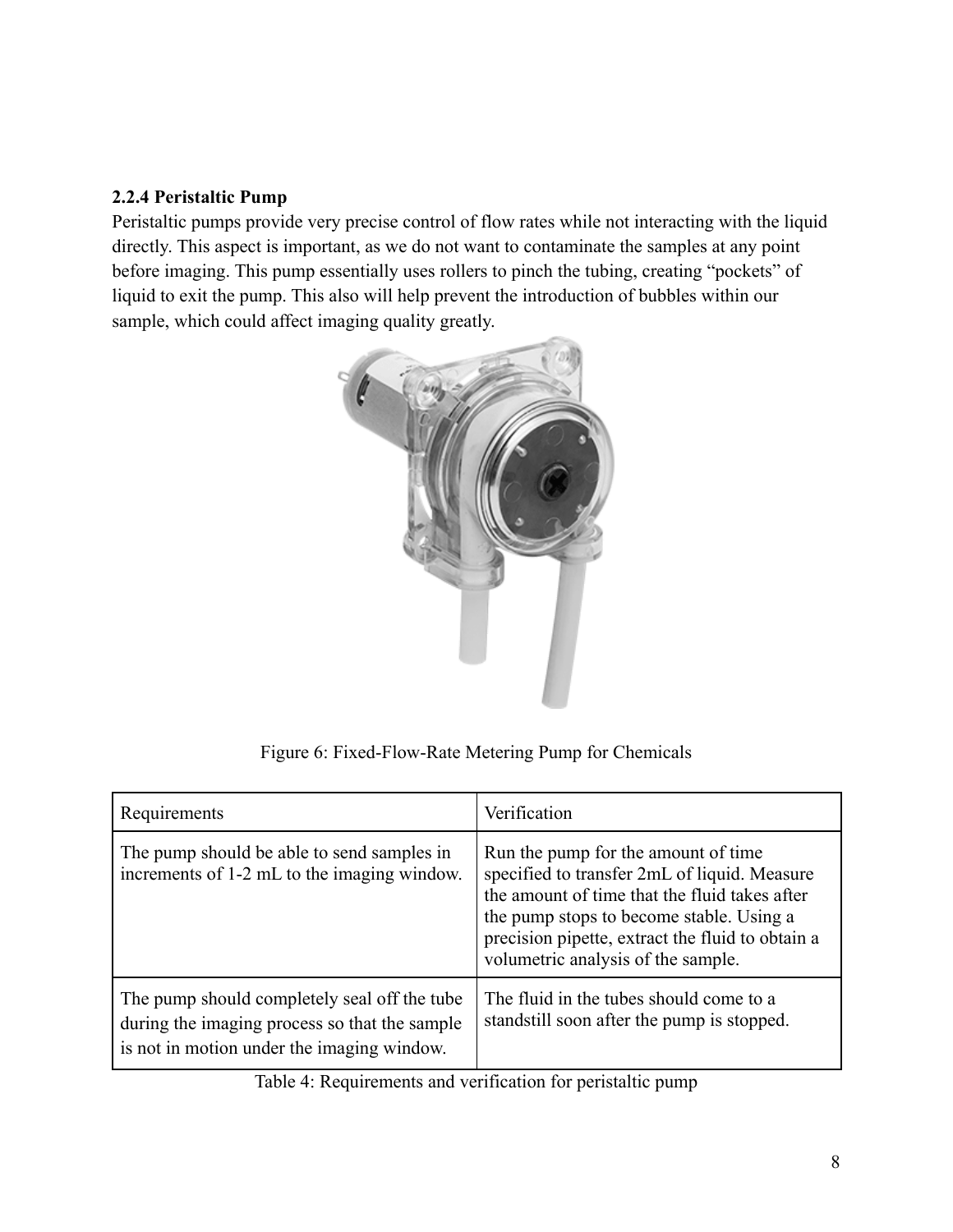#### **2.2.5 Solenoid Valves**

A solenoid valve simply uses the induced EMF from the solenoid to raise a pin, which opens the valve. Thus, the resting position is a closed valve. Since the project requires there to be no contamination of urine, this valve will be special, in the fact that the pin does not close the pipe from inside, but rather pinches upon the tubs from the outside. Solenoid valves will be used between the cleaning solution container and at the end of the mechanism after the imaging window.



Figure 7: Noncontact Solenoid On/Off Valve

| Requirement                                                                                                                         | Verification                                                                                                                                                                                                                                                    |  |
|-------------------------------------------------------------------------------------------------------------------------------------|-----------------------------------------------------------------------------------------------------------------------------------------------------------------------------------------------------------------------------------------------------------------|--|
| The valve should completely block the flow<br>of fluid when closed.                                                                 | The tube going through the valve will be<br>connected to a sample container and then the<br>valve will be closed. There should be no<br>leakages for it to pass verification.                                                                                   |  |
| There should be no cross-contamination from<br>the cleaning solution to the urine sample,<br>compromising the result of the images. | Place water in the sample container and dyed<br>water in the cleaning solution container. Run<br>the sample transfer, then the cleaning solution<br>solenoid, then the sample transfer again.<br>Check the output from the second sample<br>transfer for color. |  |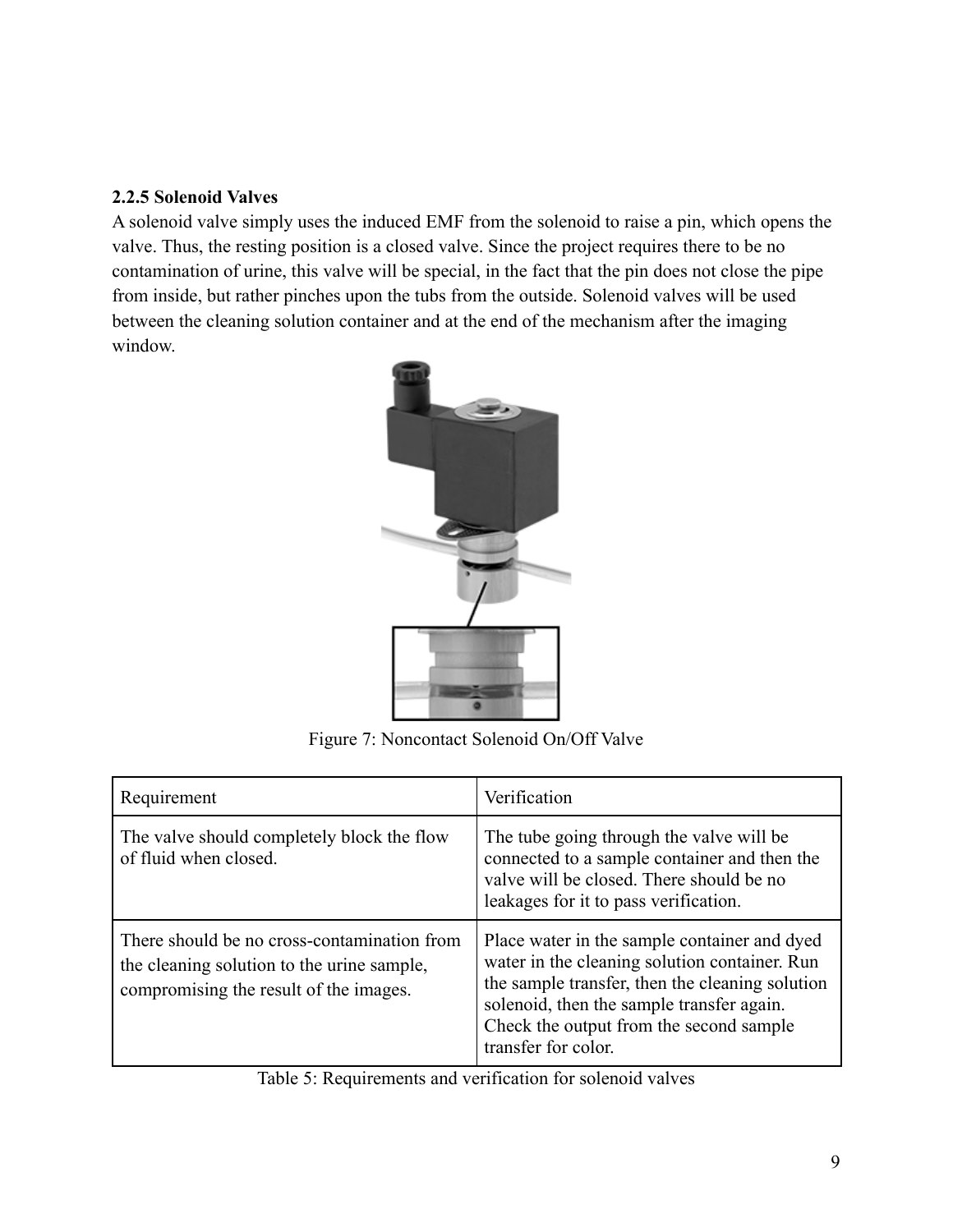#### **2.2.6 Smartphone**

Currently, we are considering using a smartphone device to do the image capturing of the urine samples. By attaching a fixed external magnification lens to the phone camera, the needed 400x magnification can be realized. However, image fidelity and resolution will need to be evaluated externally to see if this option is viable in place of a microscope. The benefit this implementation would provide is robust control of the camera via an application, which can't be done on the mechanical knobs of a microscope. Also, the phone would have the capability to share the images wirelessly built in, meaning no need for the device to be connected via wire to the viewing console.

If the smartphone approach is not viable, we will utilize a microscope camera, and will have to interact with the native software to ensure pictures from the microscope view are taken autonomously

| Requirement                                                                                                                          | Verification                                                                                                                                         |
|--------------------------------------------------------------------------------------------------------------------------------------|------------------------------------------------------------------------------------------------------------------------------------------------------|
| The images captured should be of sufficient<br>resolution at the selected magnification to<br>identify cells, crystals and bacteria. | Find a common lattice structure with 10µm<br>features. Take pictures and analyze the clarity<br>of the result, checking for sharpness and<br>detail. |
| The images should be securely uploaded to a<br>network drive that can only be accessed by<br>the user and their doctor.              | The smartphone application we will design<br>should be secure and private to the user.                                                               |

Table 6: Requirements and verification for Smartphone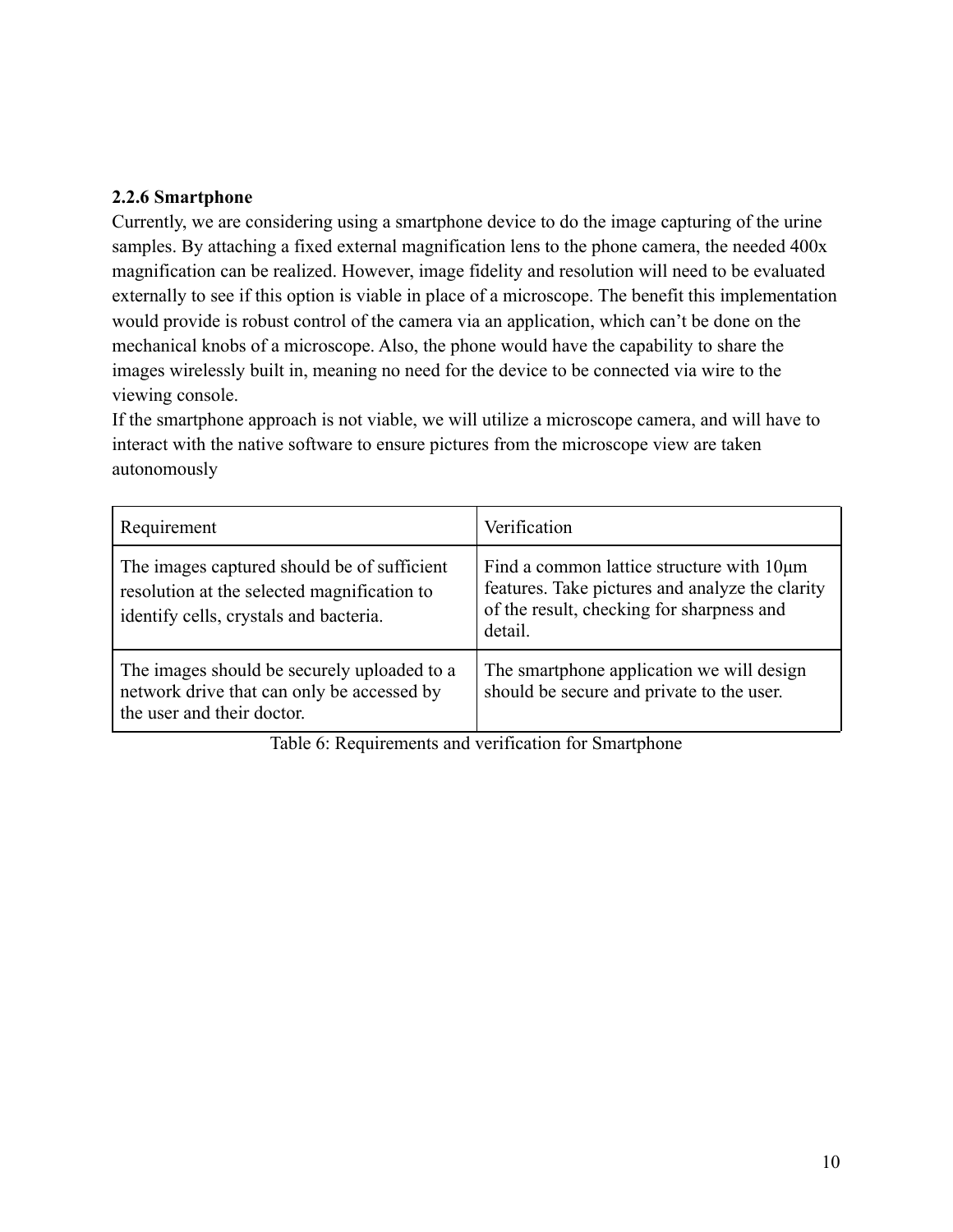#### 2.3 Tolerance Analysis

An important factor for us to consider when working with pumps and liquid flow, is to be able to model accordingly with respect to fluid velocity and pressure. That is why we used Bernoulli's Equation between two points in a system (Equation 1).

$$
P_1 + \frac{1}{2} \rho v_1^2 + \rho g h = P_2 + \frac{1}{2} \rho v_2^2 + \rho g h
$$
  
Equation 1: Bernoulli's Equation

Where P is pressure (atm),  $\rho$  is density of the liquid kg/m<sup>3</sup>, g is gravity (m/s<sup>2</sup>), h is height (m), and v is velocity (m/s). For our model we'll determine the flow going into the imaging cavity from the pump and the exit flow to the disposal. We'll also have the appropriate pressures to demonstrate that no pressures possibly exhibited would be of concern.



Figure 8: Illustration of Cavity and & Exit Flow System

Diameters of the tubings have been determined by the pump, cavity design, and purchased tubing parameters. The initial velocity was determined by converting the pump's volumetric rate of 55ml/min into m<sup>3</sup>/sec, which could be divided by the cross sectional area to determine the velocity of flow. The result was 0.0514 m/s. Our example, shown in figure 8 above, does not have a change in elevation, so any part of the equation with an h term can be ignored. Then we could also solve the velocity between two sections by using the inverse relationship between velocity and cross-sectional areas to formulate a simplified equation for finding the pressure and velocity of the section to the right of the previous (Equation 2).

$$
P_{n+1} = P_n + \frac{1}{2} \rho (v_n^2 - v_{n+1}^2), \text{ where } v_{n+1} = \left(\frac{A_n}{A_{n+1}}\right)^2 v_n
$$

Equation 2: Simplified Pressure and Velocity Equations

Which yields these solutions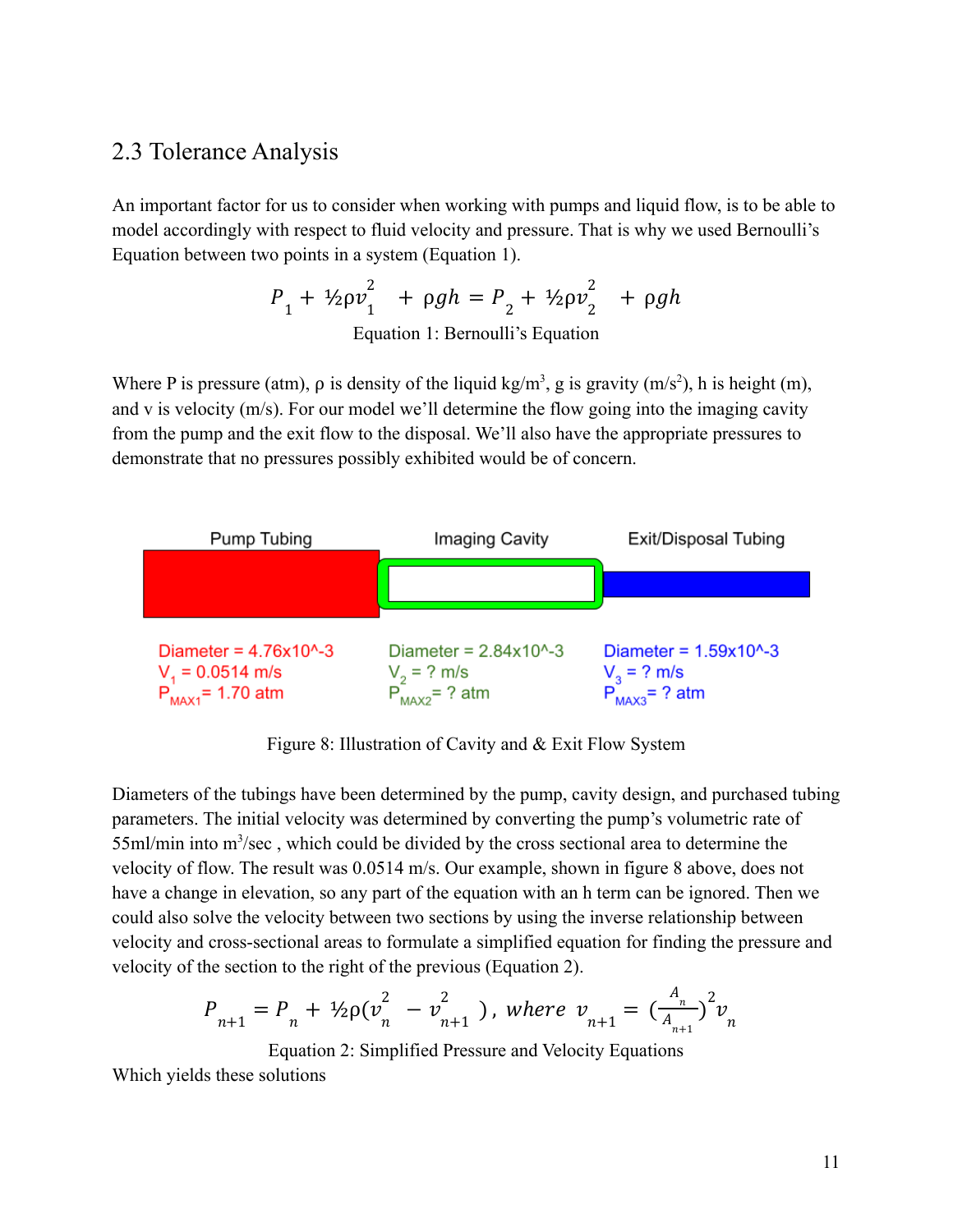

Figure 9: Solved Flow and Pressure Model

Based on the max pressures for each segment, we see that it never exceeds 1.70 atm, or  $\sim$ 25 psi, while an average house has 40 psi for water flow, meaning our upper limit for pressure shouldn't exist at any dangerous levels. These parameters determined, shown in figure 9, can also be used for how long the entire process should take, by using the velocities and cross-sectional areas with tube lengths, but at this moment, no specific lengths of tubing have been specified.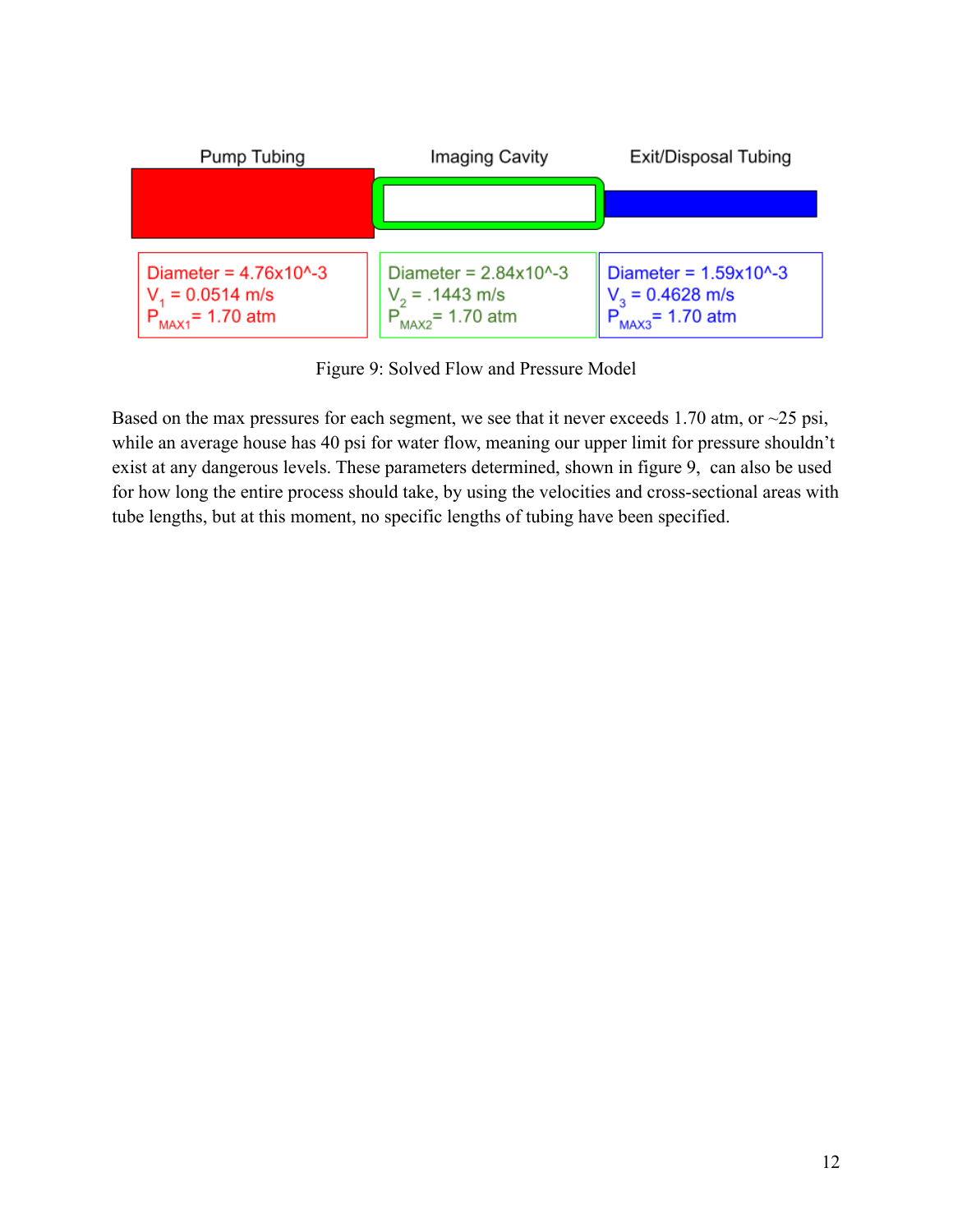# **3. Cost and Schedule**

# 3.1 Cost Analysis

We will be assuming a salary of 78k for a nice hourly rate of \$40/hr. We also predict that it'll take eight hours a week for about eight weeks, yielding 64 hours for each partner in the project. This equates to a total labor cost of \$2,560 from our project group alone. Estimating the cost of labor and services isn't possible at the moment, as the product development of the imaging cavity can not be predicted.

| <b>Part Number</b> | <b>Item Name</b>                                                                                                        | Manufacturer | <b>Unit Price</b>      | Quantity       |
|--------------------|-------------------------------------------------------------------------------------------------------------------------|--------------|------------------------|----------------|
| 5431T111           | Noncontact Solenoid On/Off<br>Valve for Chemicals, 12V DC,<br>$1/8$ " OD x $1/16$ " ID Tube                             | Not Listed   | \$128.72               | 3              |
| 33341N23           | Not Listed<br>Fixed-Flow-Rate Metering Pump<br>for Chemicals, Panel-Mount,<br>Clear, 24V DC, 55 ml/min. Flow<br>Rate    |              | \$102.60               | 1              |
| 1972T6             | <b>Odor-Resistant Silicone Rubber</b><br>Tubing for Food and Beverage,<br>5/64" ID, 1/8" OD                             | Not Listed   | \$10.29/ft             | $\overline{2}$ |
| 1972T7             | Odor-Resistant Silicone Rubber<br>Tubing for Food and Beverage,<br>$1/8"$ ID, $1/4"$ OD                                 | Not Listed   | \$10.55/ft             | $\overline{2}$ |
| 5116K194           | Plastic Barbed Tube Fitting for<br>Food and Beverage,<br>Polypropylene Reducer for 1/8"<br>x 3/32" Tube ID              | Not Listed   | \$3.31/pack<br>of 10   | $\mathbf{1}$   |
| 5116K217           | Plastic Barbed Tube Fitting for<br>Food and Beverage, Straight<br>Reducer, for $3/16$ " x $3/32$ " Tube<br>ID           | Not Listed   | \$5.79/pack<br>of 10   | $\mathbf{1}$   |
| 5116K195           | Plastic Barbed Tube Fitting for<br>Food and Beverage,<br>Polypropylene Straight Reducer<br>for $3/16"$ x $1/8"$ Tube ID | Not Listed   | $$6.06$ /pack<br>of 10 | 1              |
|                    |                                                                                                                         |              | Total                  | \$545.60       |

Table 7: Mechanical Parts List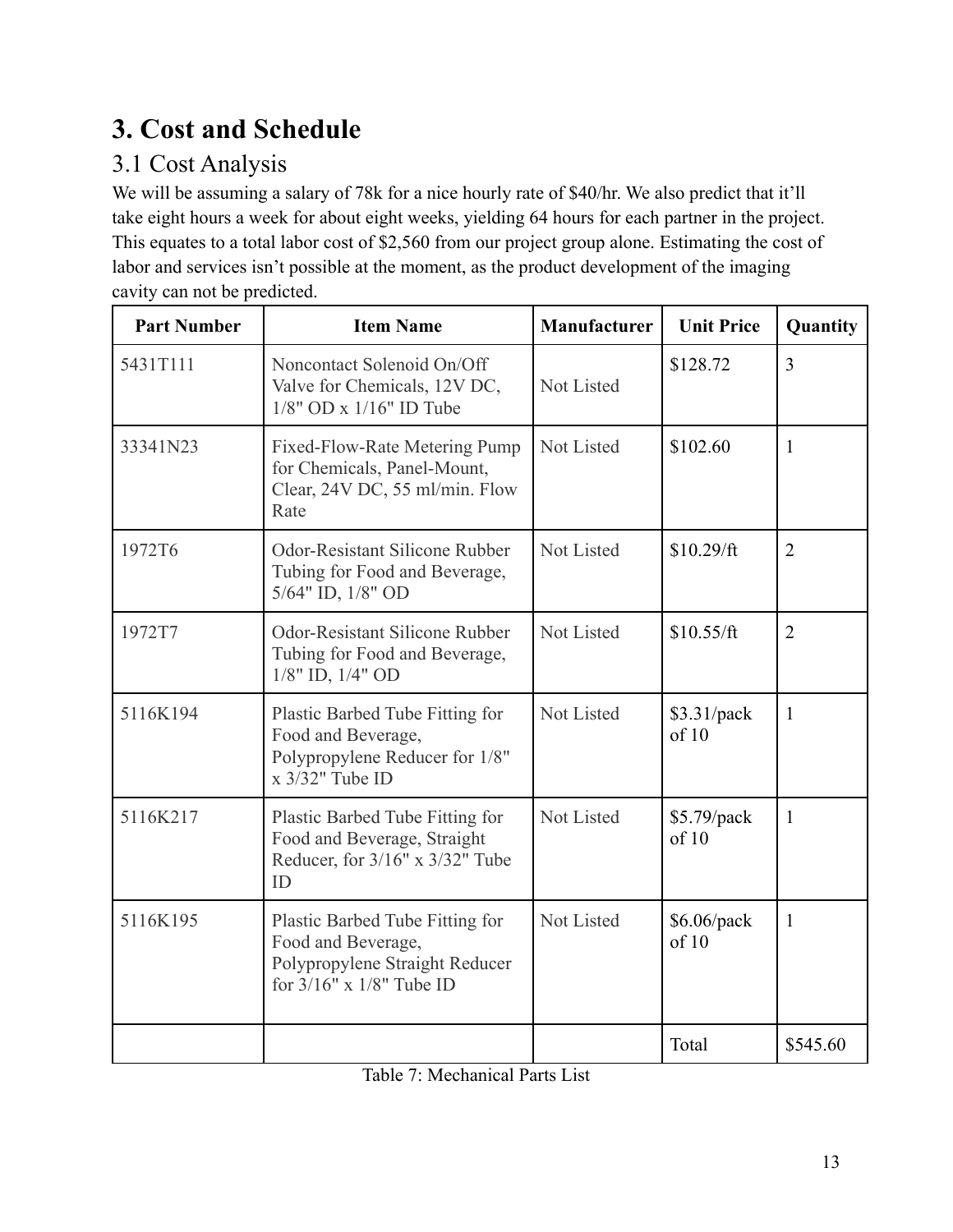| <b>Part Number</b>                   | <b>Item Name</b>                                                                                                                        | Manufacturer           | <b>Unit Price</b> | Quantity       | Cost   |
|--------------------------------------|-----------------------------------------------------------------------------------------------------------------------------------------|------------------------|-------------------|----------------|--------|
| <b>STM32G0B1</b><br>KET <sub>6</sub> | STM32G0B<br>1 Access<br>Line MCUs<br>with<br>Extended<br>Memory                                                                         |                        | \$6.93            | $\mathbf{1}$   | \$6.93 |
| DRV8844PW<br>$\mathbf{P}$            | 60-V, 2.5-A<br>dual<br>H-bridge<br>motor driver<br>with bipolar<br>$(+/-30v)$<br>supply $\&$<br>independent<br>$1/2$ -bridge<br>control |                        | \$3.036           | $\mathbf{1}$   | \$3.04 |
| ADP1720AR<br>MZ3.3-R7                | 3.3V<br>Voltage<br>Regulator                                                                                                            | Analog<br>Devices      | \$2.18            | $\mathbf{1}$   | \$2.18 |
| MC7812BDT<br><b>RKG</b>              | 12V Voltage<br>Regulator                                                                                                                | onsemi                 | \$.82             | $\mathbf{1}$   | \$.82  |
| 1N4004                               | 400V Diode                                                                                                                              | Diodes<br>Incorporated | \$.21             | $\overline{2}$ | \$.42  |
| CL05A104KA<br>5NNNC                  | .1uF 25V<br>Capacitor                                                                                                                   | Samsung                | \$.10             | $\mathbf{1}$   | \$.10  |
| C1608X7R2A<br>103K080AA              | .01 $uF$ 100 $V$<br>Capacitor                                                                                                           | <b>TDK</b>             | \$.10             | 1              | \$.10  |
| <b>CL21A106KA</b><br><b>YNNNE</b>    | 10uF 25V<br>Capacitor                                                                                                                   | Samsung                | \$.20             | $\mathbf{1}$   | \$.20  |
| CL05A474KQ<br>5NNNC                  | .47 $uF$ 6.3V<br>Capacitor                                                                                                              | Samsung                | \$.10             | $\mathbf{1}$   | \$.10  |
| <b>CL31B334KB</b><br><b>FNNNE</b>    | .33uF 50V<br>Capacitor                                                                                                                  | Samsung                | \$.20             | $\mathbf{1}$   | \$.20  |
| <b>CL05A105KQ</b>                    | 1uF 6.3V                                                                                                                                | Samsung                | \$.10             | $\overline{2}$ | \$.20  |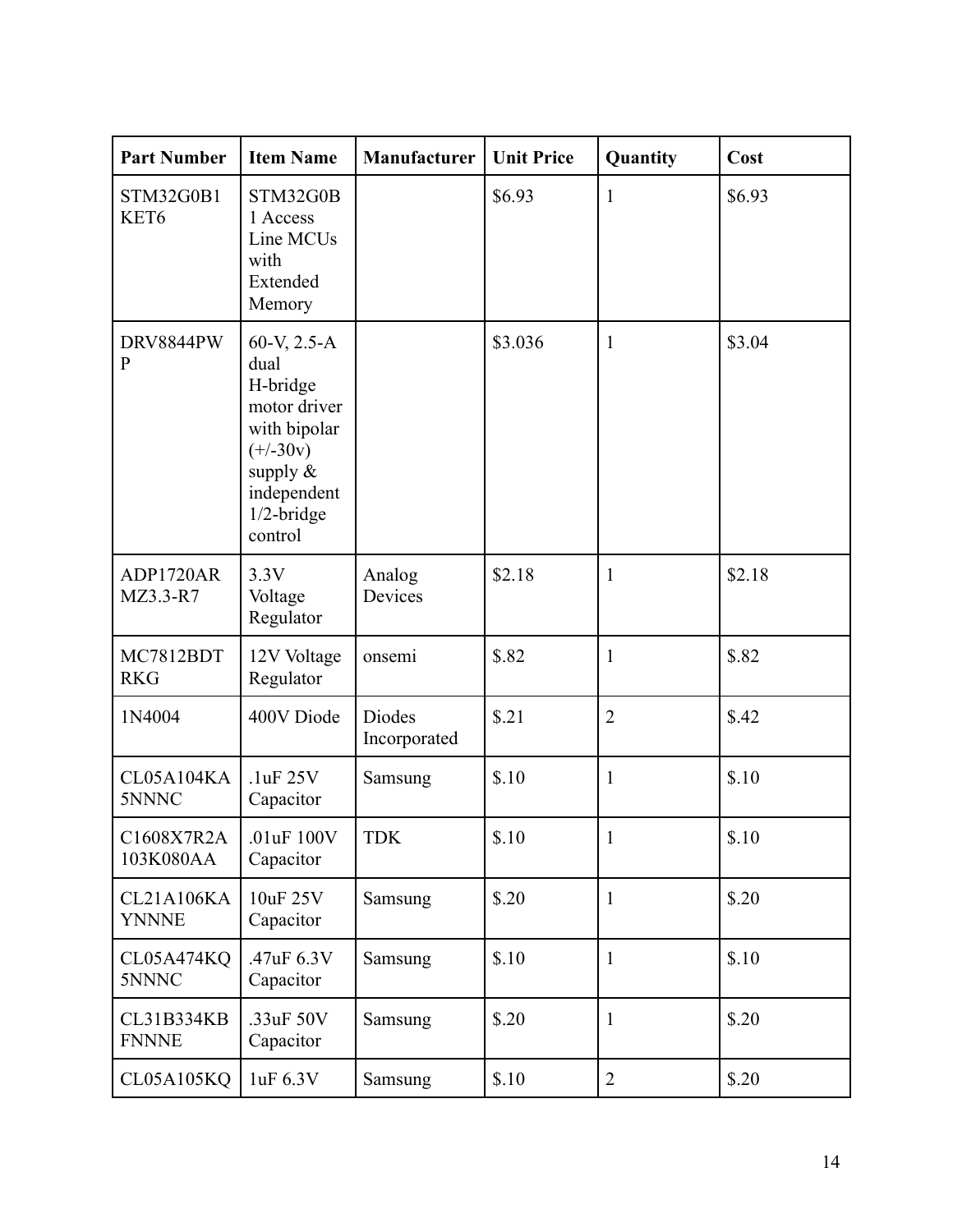| 5NNNC                  | Capacitor     |                       |       |       |         |
|------------------------|---------------|-----------------------|-------|-------|---------|
| $RZF013P01T$ P-Channel | <b>MOSFET</b> | Rohm<br>Semiconductor | \$.45 |       | \$.45   |
|                        |               |                       |       | Total | \$14.64 |

Table 8: Electronic parts list

Our total cost for the project with both labor and parts involved is estimated to be a few dimes over \$3,120. This excludes any costs evaluation from the machine shop, as it can not be predicted at this phase of the project.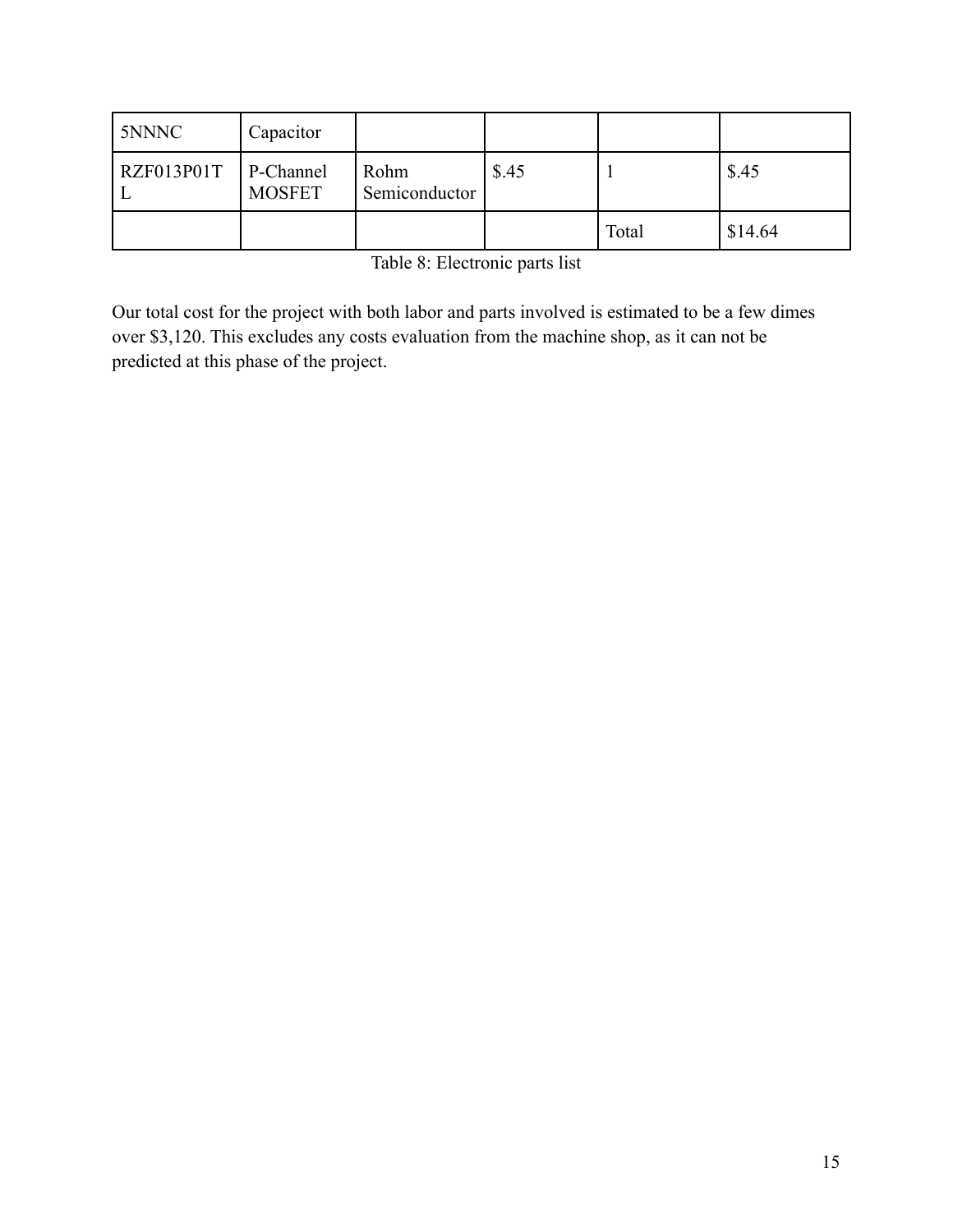## 3.2 Schedule

| <b>Week</b>            | Siddharth                                                              | Jovan                                                                                                                                            | Patrick                                                      |  |
|------------------------|------------------------------------------------------------------------|--------------------------------------------------------------------------------------------------------------------------------------------------|--------------------------------------------------------------|--|
| 2/14                   | Research part number<br>for MCU                                        | Finalize physical<br>design and parts to<br>order with sponsors                                                                                  | Research part number<br>for H-bridge                         |  |
| 2/21                   | Design the circuit<br>schematic                                        | Order pump and<br>valves and research<br>ideal imaging method                                                                                    | Design the circuit<br>schematic and pick<br>parts to be used |  |
| 2/28                   | Design first PCB<br>draft and order<br>electronic parts                | Formulate the<br>autonomous flow of<br>actions the system<br>takes                                                                               | Design first PCB<br>draft and order<br>electronic parts      |  |
| 3/7                    | Validate ordered parts                                                 | Assemble physical<br>parts and ensure<br>requirements are met                                                                                    | Begin Programming<br>Microcontroller                         |  |
| 3/14<br>(Spring Break) | Solder PCB and start<br>testing and debugging<br>system as a whole     | Start testing and<br>debugging system as<br>a whole                                                                                              | Finish Programming<br>Microcontroller                        |  |
| 3/21                   | Make changes to<br>PCB design and place<br>second order                | Continue developing<br>Android application                                                                                                       | Make changes to<br>PCB design and place<br>second order      |  |
| 3/28                   | Construct entire<br>system and start<br>testing the<br>HL-requirements | Construct entire<br>Construct entire<br>system and start<br>system and start<br>testing the<br>testing the<br>HL-requirements<br>HL-requirements |                                                              |  |
| 4/4                    | Debug any faulty<br>subsystems and<br>finalize project                 | Debug any faulty<br>Debug any faulty<br>subsystems and<br>subsystems and<br>finalize project<br>finalize project                                 |                                                              |  |
| 4/11                   | Finish any remaining<br>debugging                                      | Finish any remaining<br>debugging                                                                                                                | Finish any remaining<br>debugging                            |  |
| 4/18                   | Mock Demo                                                              | Mock Demo                                                                                                                                        | Mock Demo                                                    |  |
| 4/25                   | Demonstration and<br><b>Mock Presentation</b>                          | Demonstration and<br>Demonstration and<br><b>Mock Presentation</b><br><b>Mock Presentation</b>                                                   |                                                              |  |
| 5/2                    | Work on Final Report                                                   | Work on Final Report                                                                                                                             | Work on Final Report                                         |  |

Table 9: Proposed weekly schedule and division of labor